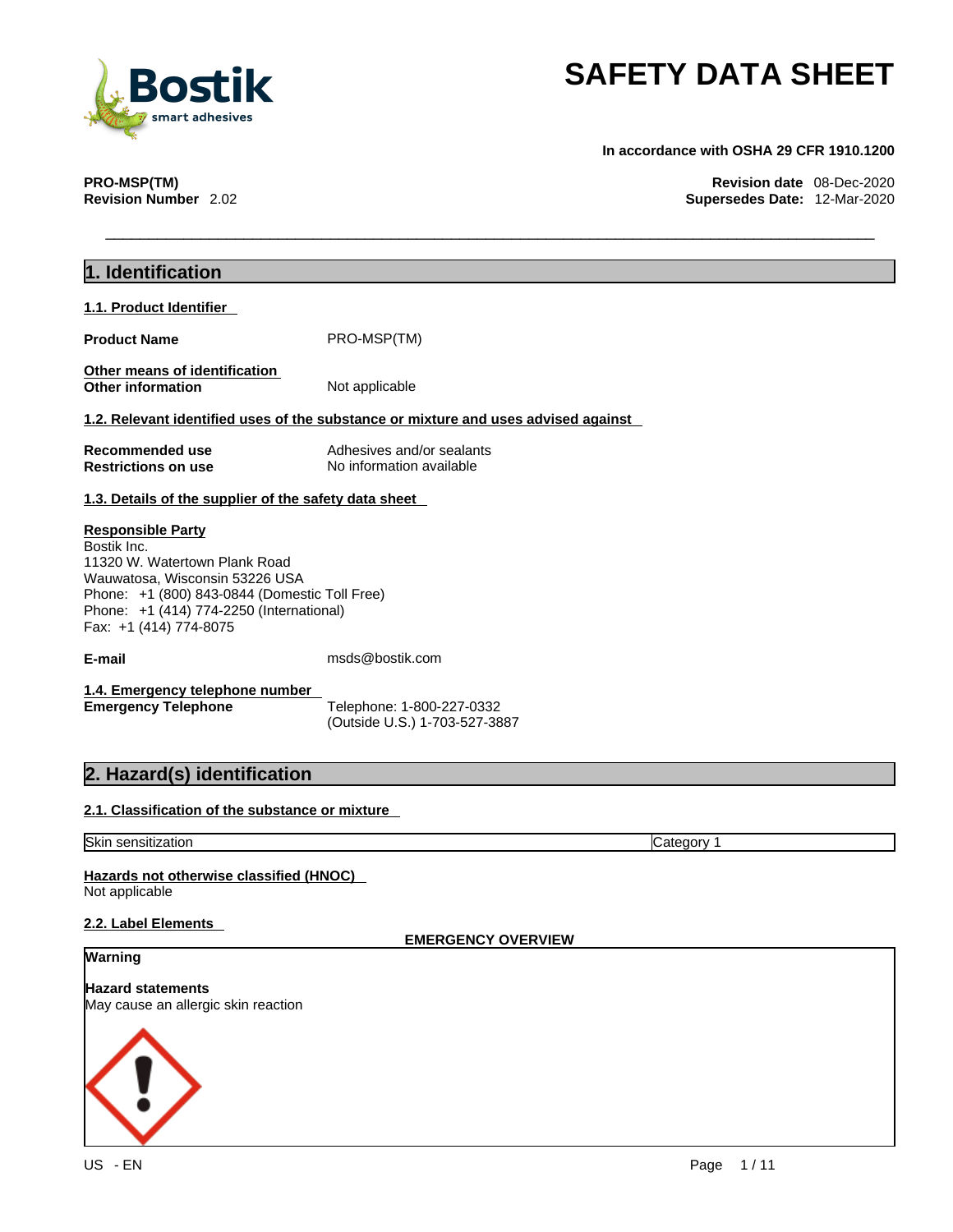**Appearance** Paste **Physical state** Liquid **Odor** Citrus

### **Precautionary Statements - Prevention**

Avoid breathing dust/fume/gas/mist/vapors/spray Contaminated work clothing must not be allowed out of the workplace Wear protective gloves

### **Precautionary Statements - Response**

IF ON SKIN: Wash with plenty of soap and water If skin irritation or rash occurs: Get medical advice/attention Wash contaminated clothing before reuse

### **Precautionary Statements - Disposal**

Dispose of contents/ container to an approved waste disposal plant

0 % of the mixture consists of ingredient(s) of unknown toxicity

### **2.3. Other Information**

Small amounts of methanol (CAS 67-56-1) are formed by hydrolysis and released upon curing.

### **3. Composition/information on ingredients**

### **3.1. Substances**

Not applicable.

### **Mixture**

| Chemical name                                | CAS No     | Weight-%    |
|----------------------------------------------|------------|-------------|
| Limestone                                    | 1317-65-3  | 40 - 70     |
| Carbonic acid, calcium salt (1:1)            | 471-34-1   | - <5        |
| N-(3-(trimethoxysilyl)propyl)ethylenediamine | 1760-24-3  | - <1        |
| Quartz                                       | 14808-60-7 | 0.1<br>- <1 |

*\*The exact percentage (concentration) ofcomposition has been withheld as a trade secret*

## **4. First-aid measures**

### **4.1. Description of first aid measures**

| <b>General advice</b> | Show this safety data sheet to the doctor in attendance.                                                                                                                                                                                                        |  |  |  |
|-----------------------|-----------------------------------------------------------------------------------------------------------------------------------------------------------------------------------------------------------------------------------------------------------------|--|--|--|
| <b>Inhalation</b>     | Remove to fresh air. If symptoms persist, call a physician.                                                                                                                                                                                                     |  |  |  |
| Eye contact           | Rinse immediately with plenty of water, also under the eyelids, for at least 15 minutes.<br>Remove contact lenses, if present and easy to do. Continue rinsing. Do not rub affected<br>area. If eye irritation persists: Get medical advice/attention.          |  |  |  |
| <b>Skin contact</b>   | Wash off immediately with soap and plenty of water while removing all contaminated<br>clothes and shoes. Wash contaminated clothing before reuse. May cause an allergic skin<br>reaction. In the case of skin irritation or allergic reactions see a physician. |  |  |  |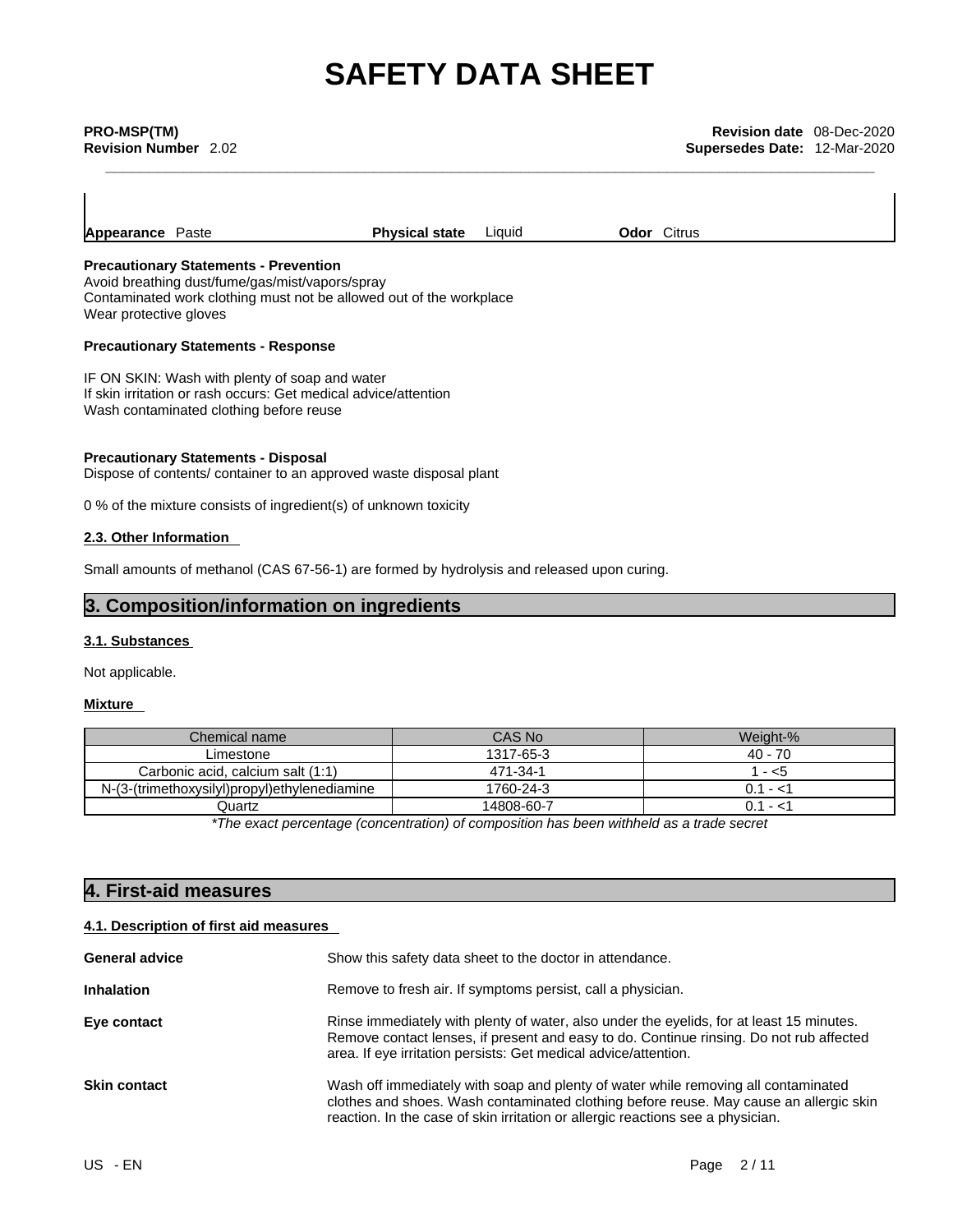| <b>PRO-MSP(TM)</b><br><b>Revision Number</b> 2.02 | <b>Revision date</b> 08-Dec-2020<br><b>Supersedes Date: 12-Mar-2020</b>                                                                                                                                          |  |  |  |  |
|---------------------------------------------------|------------------------------------------------------------------------------------------------------------------------------------------------------------------------------------------------------------------|--|--|--|--|
| Ingestion                                         | If swallowed, rinse mouth with water (only if the person is conscious). Call a physician<br>immediately. Small amounts of toxic methanol are released by hydrolysis.                                             |  |  |  |  |
|                                                   | 4.2. Most important symptoms and effects, both acute and delayed                                                                                                                                                 |  |  |  |  |
| <b>Symptoms</b>                                   | Itching. Rashes. Hives. May cause allergic skin reaction.                                                                                                                                                        |  |  |  |  |
|                                                   | 4.3. Indication of any immediate medical attention and special treatment needed                                                                                                                                  |  |  |  |  |
| Note to physicians                                | May cause sensitization in susceptible persons. May cause sensitization by skin contact.<br>Small amounts of methanol (CAS 67-56-1) are formed by hydrolysis and released upon<br>curing. Treat symptomatically. |  |  |  |  |
| 5. Fire-fighting measures                         |                                                                                                                                                                                                                  |  |  |  |  |
| 5.1. Extinguishing media                          |                                                                                                                                                                                                                  |  |  |  |  |

| <b>Suitable Extinguishing Media</b><br><b>Large Fire</b>        | Water spray, carbon dioxide (CO2), dry chemical, alcohol-resistant foam.<br>CAUTION: Use of water spray when fighting fire may be inefficient.             |  |  |  |  |
|-----------------------------------------------------------------|------------------------------------------------------------------------------------------------------------------------------------------------------------|--|--|--|--|
| Unsuitable extinguishing media                                  | Full water jet.                                                                                                                                            |  |  |  |  |
| 5.2. Special hazards arising from the substance or mixture      |                                                                                                                                                            |  |  |  |  |
| Specific hazards arising from the<br>chemical                   | Thermal decomposition can lead to release of irritating gases and vapors. Product is or<br>contains a sensitizer. May cause sensitization by skin contact. |  |  |  |  |
| <b>Hazardous combustion products</b>                            | Carbon monoxide. Carbon dioxide (CO2).                                                                                                                     |  |  |  |  |
| <b>Explosion data</b><br>Sensitivity to mechanical impact None. |                                                                                                                                                            |  |  |  |  |
| Sensitivity to static discharge                                 | None.                                                                                                                                                      |  |  |  |  |
| 5.3. Advice for firefighters                                    |                                                                                                                                                            |  |  |  |  |
| Special protective equipment for<br>fire-fighters               | As in any fire, wear pressure-demand, self-contained breathing apparatus (MSHA/NIOSH)<br>approved or equivalent) and full protective gear.                 |  |  |  |  |

## **6. Accidental release measures**

### **6.1. Personal precautions, protective equipment and emergency procedures**

| <b>Personal precautions</b>      | Use personal protective equipment as required. Ensure adequate ventilation. Stop leak if<br>you can do it without risk. Do not get in eyes, on skin, or on clothing. Wash thoroughly after<br>handling. |
|----------------------------------|---------------------------------------------------------------------------------------------------------------------------------------------------------------------------------------------------------|
| Other information                | Refer to protective measures listed in Sections 7 and 8.                                                                                                                                                |
| 6.2. Environmental precautions   |                                                                                                                                                                                                         |
| <b>Environmental precautions</b> | Prevent entry into waterways, sewers, basements or confined areas. Do not allow to enter<br>into soil/subsoil. See Section 12 for additional Ecological Information.                                    |

### **6.3. Methods and material for containment and cleaning up**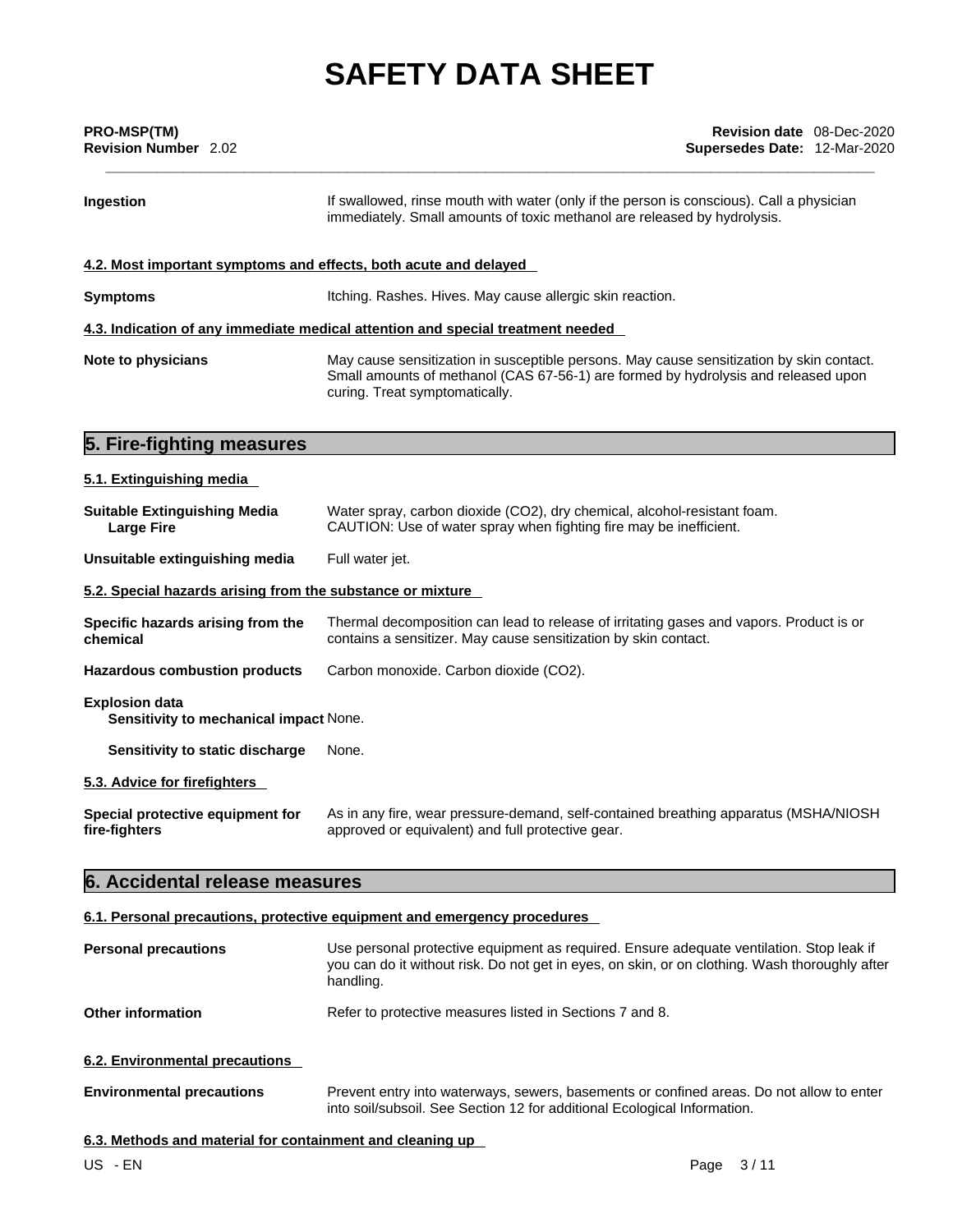| <b>PRO-MSP(TM)</b><br><b>Revision Number</b> 2.02 | <b>Revision date</b> 08-Dec-2020<br><b>Supersedes Date: 12-Mar-2020</b>                                                                                                                                                         |  |  |  |
|---------------------------------------------------|---------------------------------------------------------------------------------------------------------------------------------------------------------------------------------------------------------------------------------|--|--|--|
| <b>Methods for containment</b>                    | Contain and collect spillage with non-combustible absorbent material, (e.g. sand, earth,<br>diatomaceous earth, vermiculite) and place in container for disposal according to local /<br>national regulations (see Section 13). |  |  |  |
| Methods for cleaning up                           | Use personal protective equipment as required. Dam up. Soak up with inert absorbent<br>material. Take up mechanically, placing in appropriate containers for disposal. Clean<br>contaminated surface thoroughly.                |  |  |  |
| Reference to other sections                       | See section 8 for more information. See section 13 for more information.                                                                                                                                                        |  |  |  |

## **7. Handling and storage**

### **7.1. Precautions for safe handling**

| Advice on safe handling | Use personal protective equipment as required. Handle in accordance with good industrial |
|-------------------------|------------------------------------------------------------------------------------------|
|                         | hygiene and safety practice. Do not eat, drink or smoke when using this product. Ensure  |
|                         | adequate ventilation. Avoid contact with skin, eyes or clothing. Wash thoroughly after   |
|                         | handling. Take off contaminated clothing and wash before reuse.                          |

### **7.2. Conditions for safe storage, including any incompatibilities**

| <b>Storage Conditions</b> | Keep away from food, drink and animal feeding stuffs. Keep/store only in original container. |
|---------------------------|----------------------------------------------------------------------------------------------|
|                           | Protect from moisture. Keep at temperatures between 41 and 95 °F.                            |

### **7.3 References to other sections**

| <b>Reference to other sections</b> | Section 10: STABILITY AND REACTIVITY |
|------------------------------------|--------------------------------------|
|                                    | Section 13: DISPOSAL CONSIDERATIONS  |

## **8. Exposure controls/personal protection**

### **8.1. Control parameters**

**Exposure Limits** This product contains substances which in their raw state are powder form, however in this product they are in a non-respirable form. Inhalation of powder/dust particles is unlikely to occur from exposure to this product.

| Chemical name                                 | <b>ACGIH TLV</b>                          | <b>OSHA PEL</b>                                                                                               | <b>NIOSH</b>                                                           |
|-----------------------------------------------|-------------------------------------------|---------------------------------------------------------------------------------------------------------------|------------------------------------------------------------------------|
| Limestone<br>1317-65-3                        |                                           | TWA: 15 mg/m $3$ total dust<br>TWA: 5 mg/m <sup>3</sup> respirable<br>fraction                                | TWA: 10 $mg/m3$ total dust<br>TWA: 5 mg/m <sup>3</sup> respirable dust |
|                                               |                                           | (vacated) TWA: 15 mg/m <sup>3</sup> total<br>dust<br>(vacated) TWA: $5 \text{ mg/m}^3$<br>respirable fraction |                                                                        |
| Carbonic acid, calcium salt (1:1)<br>471-34-1 |                                           |                                                                                                               | TWA: 10 $mg/m3$ total dust<br>TWA: 5 mg/m <sup>3</sup> respirable dust |
| Quartz                                        | TWA: $0.025$ mg/m <sup>3</sup> respirable | TWA: 50 $\mu$ g/m <sup>3</sup> TWA: 50 $\mu$ g/m <sup>3</sup>                                                 | IDLH: 50 $mq/m3$ respirable                                            |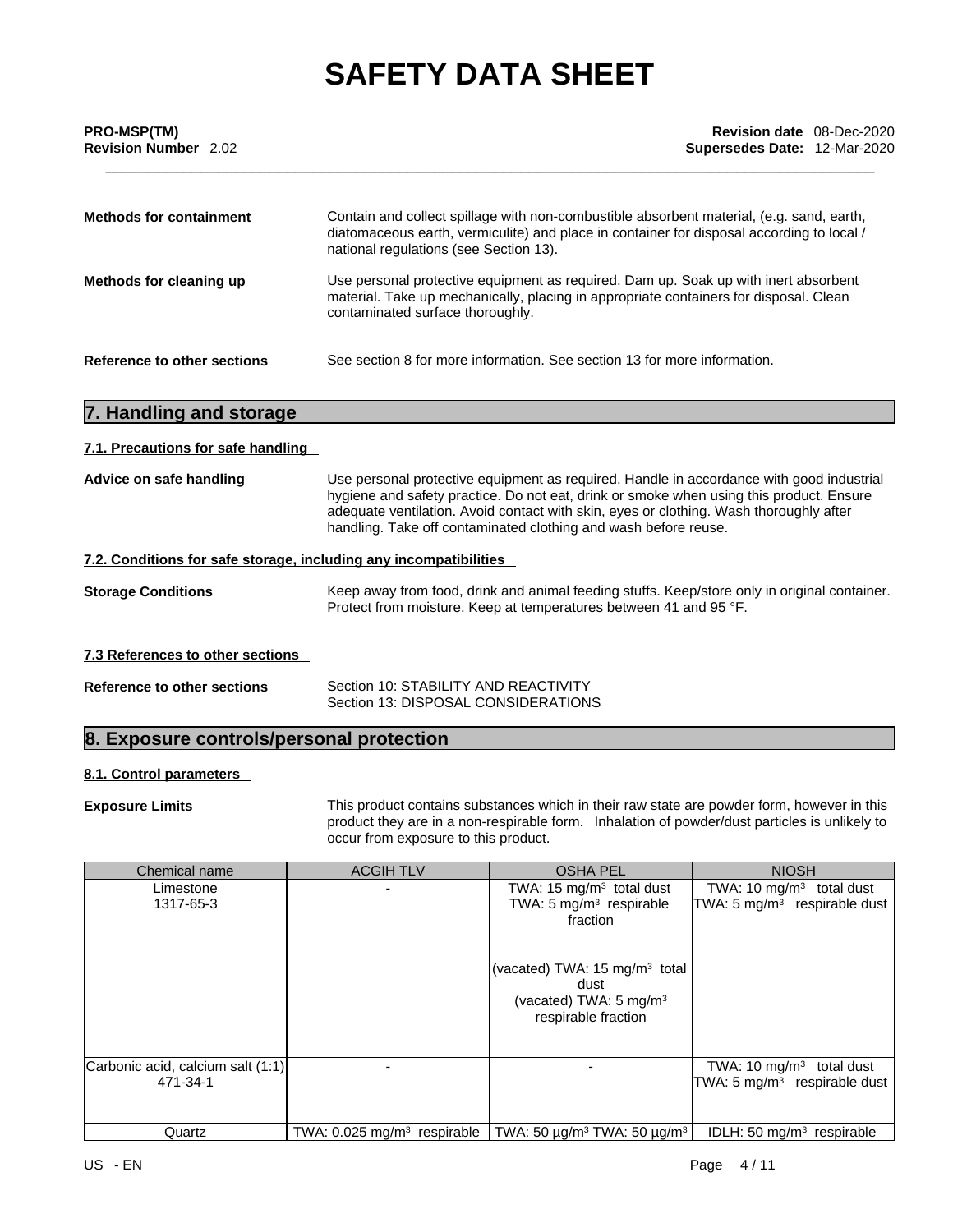### **\_\_\_\_\_\_\_\_\_\_\_\_\_\_\_\_\_\_\_\_\_\_\_\_\_\_\_\_\_\_\_\_\_\_\_\_\_\_\_\_\_\_\_\_\_\_\_\_\_\_\_\_\_\_\_\_\_\_\_\_\_\_\_\_\_\_\_\_\_\_\_\_\_\_\_\_\_\_\_\_\_\_\_\_\_\_\_\_\_ PRO-MSP(TM) Revision date** 08-Dec-2020 **Supersedes Date: 12-Mar-2020**

| 14808-60-7 | particulate matter | excludes construction work,          | dust                                  |  |
|------------|--------------------|--------------------------------------|---------------------------------------|--|
|            |                    | agricultural operations, and         | TWA: $0.05 \text{ mg/m}^3$ respirable |  |
|            |                    | exposures that result from the       | dust                                  |  |
|            |                    | processing of sorptive clays         |                                       |  |
|            |                    | (vacated) TWA: 0.1 mg/m <sup>3</sup> |                                       |  |
|            |                    | respirable dust                      |                                       |  |
|            |                    | $(250)/(%SiO2 + 5)$ mppcf            |                                       |  |
|            |                    | TWA respirable fraction              |                                       |  |
|            |                    | $(10)/(%SiO2 + 2)$ mg/m <sup>3</sup> |                                       |  |
|            |                    | TWA respirable fraction              |                                       |  |
|            |                    |                                      |                                       |  |
|            |                    |                                      |                                       |  |
|            |                    |                                      |                                       |  |

| Chemical name          | Argentina                     | <b>Brazil</b>                  | <b>Chile</b>                  | Colombia                       |
|------------------------|-------------------------------|--------------------------------|-------------------------------|--------------------------------|
| Limestone<br>1317-65-3 | TWA: $10 \text{ mg/m}^3$      |                                | TWA: $7 \text{ mg/m}^3$       |                                |
| Quartz<br>14808-60-7   | TWA: $0.05$ mg/m <sup>3</sup> | TWA: $0.025$ mg/m <sup>3</sup> | TWA: $0.08$ mg/m <sup>3</sup> | TWA: $0.025$ mg/m <sup>3</sup> |

| Chemical name                     | Costa Rica                     | Peru                 | Uruguay                       | Venezuela                      |
|-----------------------------------|--------------------------------|----------------------|-------------------------------|--------------------------------|
| Carbonic acid, calcium salt (1:1) |                                | TWA: $10$ mg/m $3$   |                               | TWA: $10 \text{ mg/m}^3$       |
| 471-34-1                          |                                |                      |                               |                                |
| Quartz                            | TWA: $0.025$ mg/m <sup>3</sup> | TWA: $0.05$ mg/m $3$ | $0.025$ mg/m <sup>3</sup> TWA | TWA: $0.025$ mg/m <sup>3</sup> |
| 14808-60-7                        |                                |                      | (respirable particulate       |                                |
|                                   |                                |                      | matter)                       |                                |

### **8.2. Exposure controls**

**OTHER INFORMATION** Small amounts of methanol (CAS 67-56-1) are formed by hydrolysis and released upon curing.

| Chemical name  | <b>ACGIH TLV</b> | <b>OSHA PEL</b>                       | <b>NIOSH</b>                 |
|----------------|------------------|---------------------------------------|------------------------------|
| Methyl alcohol | STEL: 250 ppm    | TWA: 200 ppm                          | IDLH: 6000 ppm               |
| 67-56-1        | TWA: 200 ppm     | TWA: $260$ mg/m <sup>3</sup>          | TWA: 200 ppm                 |
|                | $S^*$            |                                       | TWA: $260$ mg/m <sup>3</sup> |
|                |                  | (vacated) TWA: 200 ppm                |                              |
|                |                  | (vacated) TWA: 260 mg/m <sup>3</sup>  | STEL: 250 ppm                |
|                |                  |                                       | STEL: $325 \text{ mg/m}^3$   |
|                |                  | (vacated) STEL: 250 ppm               |                              |
|                |                  | (vacated) STEL: 325 mg/m <sup>3</sup> |                              |
|                |                  |                                       |                              |
|                |                  | (vacated) S*                          |                              |

| Chemical name             | Argentina                   | <b>Brazil</b>                              | Chile                             | Colombia                    |
|---------------------------|-----------------------------|--------------------------------------------|-----------------------------------|-----------------------------|
| Methyl alcohol<br>67-56-1 | TWA: 200 ppm<br><b>Skin</b> | TWA: 156 ppm<br>TWA: 200 mg/m <sup>3</sup> | TWA: 175 ppm<br>TWA: 229 mg/m $3$ | STEL: 250ppm<br>TWA: 200ppm |
|                           | STEL: 250 ppm               | Skin                                       | Skin                              |                             |

| `hen<br>Jor.<br>name<br>J . A C<br>н<br><b>NGC</b><br>ᄗ<br>- 61 -<br><b>UGIC</b> |
|----------------------------------------------------------------------------------|
|----------------------------------------------------------------------------------|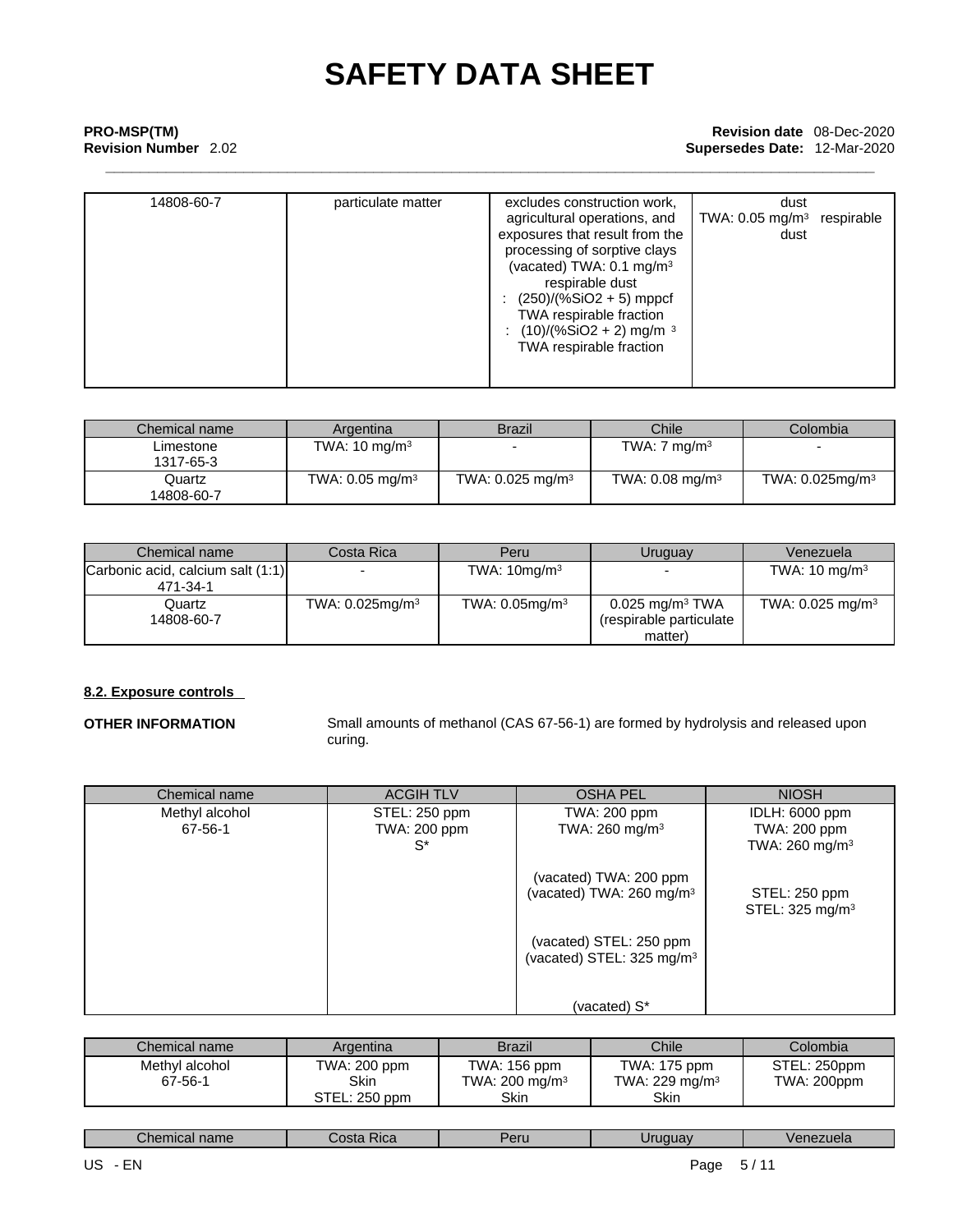## **\_\_\_\_\_\_\_\_\_\_\_\_\_\_\_\_\_\_\_\_\_\_\_\_\_\_\_\_\_\_\_\_\_\_\_\_\_\_\_\_\_\_\_\_\_\_\_\_\_\_\_\_\_\_\_\_\_\_\_\_\_\_\_\_\_\_\_\_\_\_\_\_\_\_\_\_\_\_\_\_\_\_\_\_\_\_\_\_\_ PRO-MSP(TM) Revision date** 08-Dec-2020 **Revision Number** 2.02 **Supersedes Date:** 12-Mar-2020

| Chemical name             | Costa Rica                  | Peru                                       | Uruguay                     | Venezuela                             |
|---------------------------|-----------------------------|--------------------------------------------|-----------------------------|---------------------------------------|
| Methyl alcohol<br>67-56-1 | TWA: 200ppm<br>STEL: 250ppm | STEL: 250ppm<br>STEL: 328mg/m <sup>3</sup> | 250 ppm STEL<br>200 ppm TWA | Skin<br>STEL: 250 ppm<br>TWA: 200 ppm |
|                           |                             | TWA: 200ppm<br>TWA: 262mg/m <sup>3</sup>   |                             |                                       |

### **Appropriate engineering controls**

| <b>Engineering controls</b>    | <b>Showers</b><br>Eyewash stations<br>Ventilation systems.                                                                                                                                                                                                                                                                                                                                              |
|--------------------------------|---------------------------------------------------------------------------------------------------------------------------------------------------------------------------------------------------------------------------------------------------------------------------------------------------------------------------------------------------------------------------------------------------------|
|                                | Individual protection measures, such as personal protective equipment                                                                                                                                                                                                                                                                                                                                   |
| Eye/face protection            | Wear safety glasses with side shields (or goggles).                                                                                                                                                                                                                                                                                                                                                     |
| <b>Hand protection</b>         | Wear suitable gloves. The selection of suitable gloves does not only depend on the<br>material, but also on further marks of quality and various manufacturers.                                                                                                                                                                                                                                         |
| Skin and body protection       | Wear suitable protective clothing.                                                                                                                                                                                                                                                                                                                                                                      |
| <b>Respiratory protection</b>  | If exposure limits are exceeded or irritation is experienced, NIOSH/MSHA approved<br>respiratory protection should be worn. Positive-pressure supplied air respirators may be<br>required for high airborne contaminant concentrations. Respiratory protection must be<br>provided in accordance with current local regulations.                                                                        |
| General hygiene considerations | Wear suitable gloves and eye/face protection. Handle in accordance with good industrial<br>hygiene and safety practice. Do not eat, drink or smoke when using this product. Avoid<br>contact with skin, eyes or clothing. Wash hands before breaks and after work. Take off<br>contaminated clothing and wash it before reuse. Regular cleaning of equipment, work area<br>and clothing is recommended. |

### **9. Physical and chemical properties**

### **9.1. Information on basic physical and chemical properties**

**Physical state** Liquid<br> **Appearance** Liquid Paste **Appearance** Paste<br> **Color** Brown

**Property Construction Construction Construction Construction Construction Property <b>Property Remarks** • **Method**<br> **PH Construction Construction Construction Construction Construction Construction Constru pH**<br> **No data available** Mome known<br> **No data available** Mome known<br>
None known **Melting point / freezing point** No data available None known<br> **Boiling point / boiling range** No data available None known **Boiling point / boiling range<br>Flash point Evaporation rate Reset Cone Access Modata available Reset Cone Known**<br> **Flammability (solid, gas)** Not applicable for liquids . **Flammability Limit in Air**

**Color** Brown **Odor** Citrus Citrus **Odor threshold** No information available

> **Flash point** > 93.3 °C / 200 °F **Not applicable for liquids**.

None known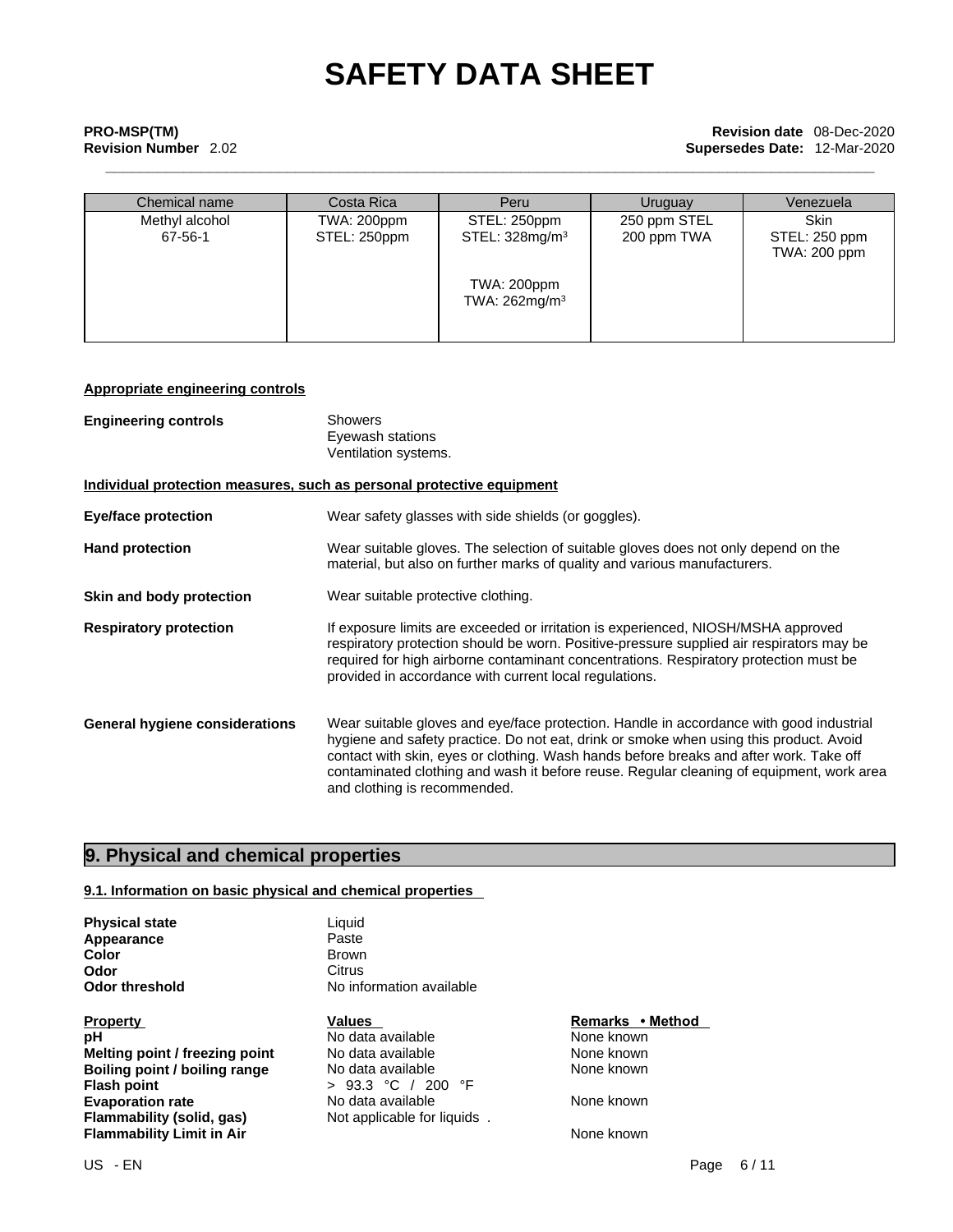| <b>Upper flammability or explosive</b><br><b>limits</b> | No data available               |            |  |  |  |
|---------------------------------------------------------|---------------------------------|------------|--|--|--|
| Lower flammability or explosive<br><b>limits</b>        | No data available               |            |  |  |  |
| Vapor pressure                                          | No data available               | None known |  |  |  |
| <b>Relative vapor density</b>                           | No data available               | None known |  |  |  |
| <b>Relative density</b>                                 | No data available               | None known |  |  |  |
| <b>Water solubility</b>                                 | No data available               | None known |  |  |  |
| Solubility(ies)                                         | No data available               | None known |  |  |  |
| <b>Partition coefficient</b>                            | No data available               | None known |  |  |  |
| <b>Autoignition temperature</b>                         | No data available               | None known |  |  |  |
|                                                         | No data available               | None known |  |  |  |
| <b>Decomposition temperature</b>                        | No data available               | None known |  |  |  |
| <b>Kinematic viscosity</b><br><b>Dynamic viscosity</b>  | No data available               | None known |  |  |  |
|                                                         |                                 |            |  |  |  |
| 9.2. Other information                                  |                                 |            |  |  |  |
| <b>Explosive properties</b>                             | No information available        |            |  |  |  |
| <b>Oxidizing properties</b>                             | No information available        |            |  |  |  |
| Solvent content (%)                                     | No information available        |            |  |  |  |
|                                                         |                                 |            |  |  |  |
| Solid content (%)                                       | No information available        |            |  |  |  |
| <b>Softening Point</b>                                  | No information available        |            |  |  |  |
| <b>Molecular weight</b>                                 | No information available        |            |  |  |  |
| <b>VOC Content (%)</b>                                  | No information available        |            |  |  |  |
| <b>Density</b>                                          | 1.85 $g/cm^{3}$                 |            |  |  |  |
| <b>Bulk density</b>                                     | No information available        |            |  |  |  |
| 10. Stability and reactivity                            |                                 |            |  |  |  |
|                                                         |                                 |            |  |  |  |
| 10.1. Reactivity                                        |                                 |            |  |  |  |
| <b>Reactivity</b>                                       | Product cures with moisture.    |            |  |  |  |
| 10.2. Chemical stability                                |                                 |            |  |  |  |
| <b>Chemical stability</b>                               | Stable under normal conditions. |            |  |  |  |
| 10.3. Possibility of hazardous reactions                |                                 |            |  |  |  |
| Possibility of hazardous reactions                      | None under normal processing.   |            |  |  |  |

**10.4. Conditions to avoid** 

**Conditions to avoid** Extremes of temperature and direct sunlight. Keep from freezing. Protect from moisture. Product cures with moisture.

**10.5. Incompatible materials**

**Incompatible materials** Water.

**10.6. Hazardous decomposition products** 

**Hazardous decomposition products** None under normal use conditions Small amounts of methanol (CAS 67-56-1) are formed by hydrolysis and released upon curing

## **11. Toxicological information**

**11.1. Information on toxicologicaleffects**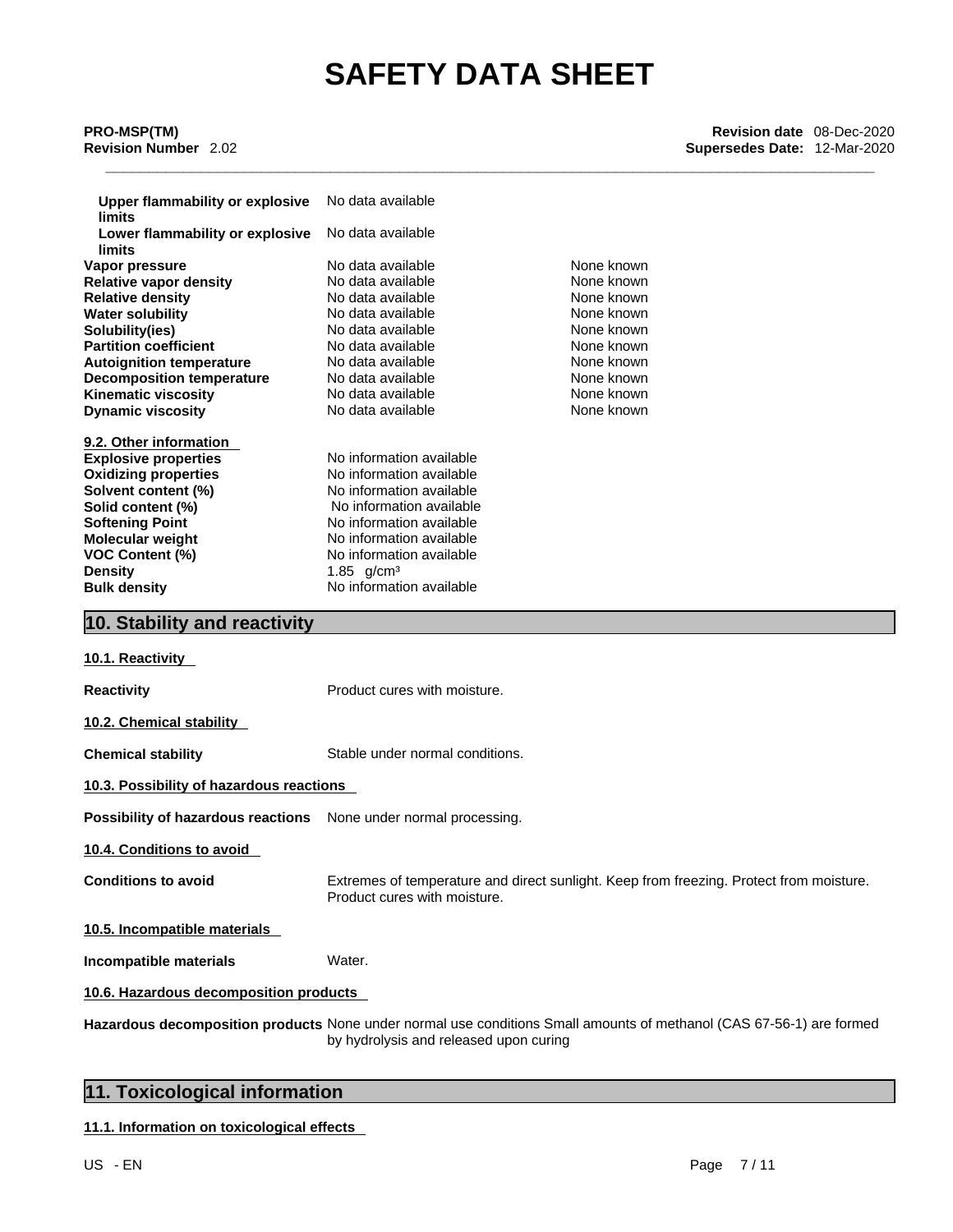| <b>Product Information</b>                                     |                                                                                                                                       |
|----------------------------------------------------------------|---------------------------------------------------------------------------------------------------------------------------------------|
| <b>Inhalation</b>                                              | Based on available data, the classification criteria are not met.                                                                     |
| Eye contact                                                    | Based on available data, the classification criteria are not met.                                                                     |
| <b>Skin contact</b>                                            | Repeated or prolonged skin contact may cause allergic reactions with susceptible persons.<br>May cause sensitization by skin contact. |
| Ingestion                                                      | Based on available data, the classification criteria are not met.                                                                     |
|                                                                | Symptoms related to the physical, chemical and toxicological characteristics                                                          |
| <b>Symptoms</b>                                                | Itching. Rashes. Hives.                                                                                                               |
| <b>Acute toxicity</b><br><b>Numerical measures of toxicity</b> |                                                                                                                                       |

**The following values are calculated based on chapter 3.1 of the GHS document** .**ATEmix (dermal)**26,592.20 mg/kg

### **Component Information**

| Chemical name                                                           | Oral LD50                                | Dermal LD50                              | Inhalation LC50                          |
|-------------------------------------------------------------------------|------------------------------------------|------------------------------------------|------------------------------------------|
| Limestone<br>1317-65-3                                                  | >5000 mg/kg (Rattus)                     |                                          |                                          |
| Carbonic acid, calcium salt (1:1)<br>471-34-1                           | $LD50 > 2000$ mg/kg (Rattus)<br>OECD 420 | LD50 $>$ 2000 mg/kg (Rattus)<br>OECD 402 | $LC50$ (4h) $>3$ mg/ml (Rattus)          |
| $N-(3-(\text{trimethoxysilyl})propyl)$ ethy<br>lenediamine<br>1760-24-3 | $=$ 2295 mg/kg (Rattus)                  | >2000 mg/Kg (Rattus)                     | LC50 4H (Aerosol) 1.5 - 2.44<br>mg/L air |
| Quartz<br>14808-60-7                                                    | >20000 mg/kg                             |                                          |                                          |

### **Delayed and immediate effects as well as chronic effects from short and long-term exposure**

| Skin corrosion/irritation         | Based on available data, the classification criteria are not met. |
|-----------------------------------|-------------------------------------------------------------------|
| Serious eye damage/eye irritation | Based on available data, the classification criteria are not met. |
| Respiratory or skin sensitization | May cause sensitization by skin contact.                          |

N-(3-(trimethoxysilyl)propyl)ethylenediamine (1760-24-3)

| <b>Method</b>           | Species    | <b>IExposure route</b> | <b>IResults</b> |
|-------------------------|------------|------------------------|-----------------|
| OECD Test No. 406: Skin | Guinea pig | IDermal                | sensitizing     |
| Sensitization           |            |                        |                 |
|                         |            |                        |                 |

### **Germ cell mutagenicity** Based on available data, the classification criteria are not met.

Carcinogenicity **As Quartz (14808-60-7)** is inextricably bound in the polymer matrix, it is not expected to be available as an airborne hazard (dust, mist, or spray) under normal condition of uses.

The table below indicates whether each agency has listed any ingredient as a carcinogen.

| Chemical name | ACGIH                         | $\triangle$ $\triangleright$ $\triangle$<br>טאמע | <b>NTF</b> | ∩ല⊿<br>UJNA |
|---------------|-------------------------------|--------------------------------------------------|------------|-------------|
| Quartz        | $\overline{\phantom{a}}$<br>∼ | Group                                            | Known      |             |
| 14808-60-7    |                               |                                                  |            |             |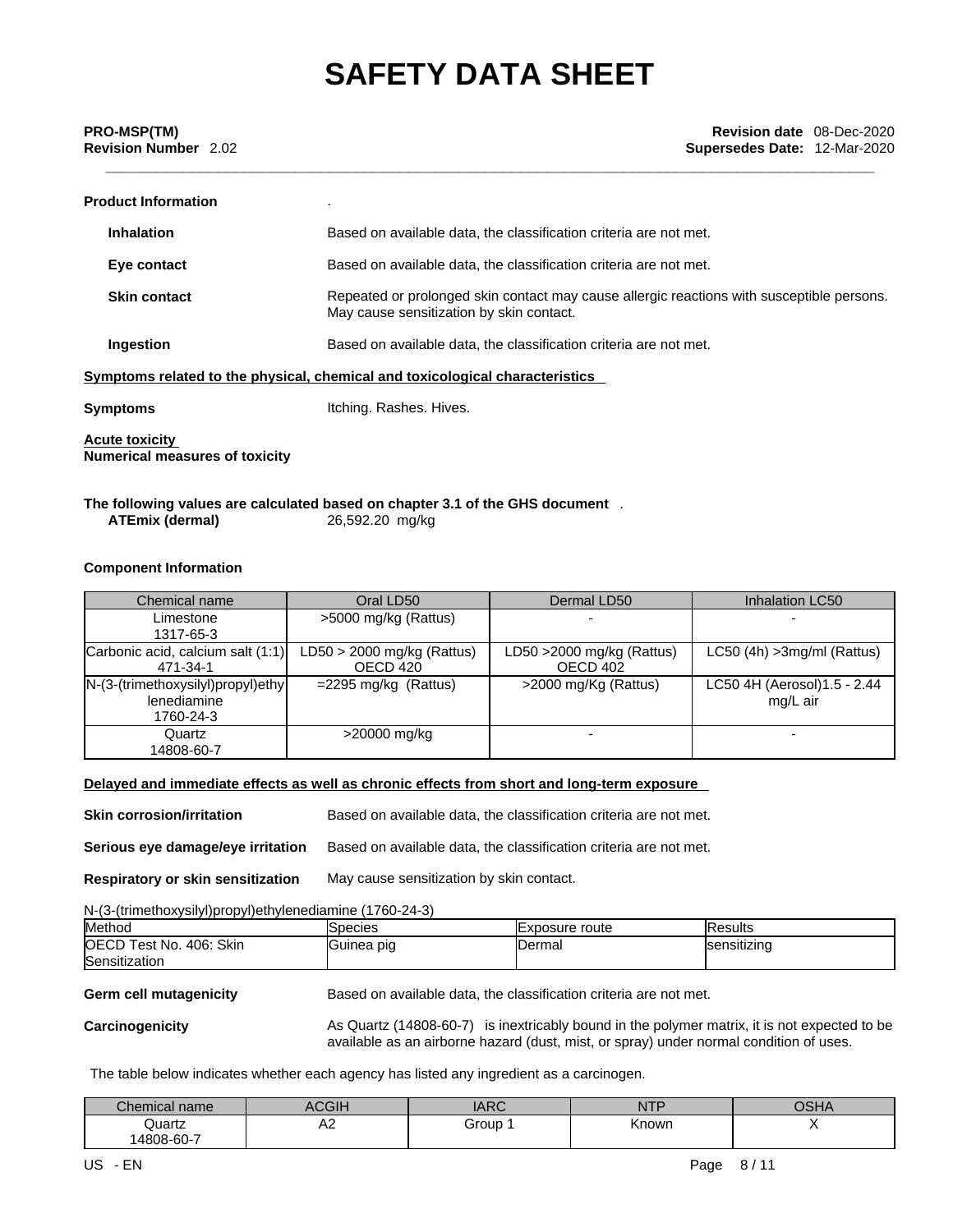### **Legend**

| <b>ACGIH (American Conference of Governmental Industrial Hygienists)</b><br>A2 - Suspected Human Carcinogen<br><b>IARC (International Agency for Research on Cancer)</b><br>Group 1 - Carcinogenic to Humans |                |                |
|--------------------------------------------------------------------------------------------------------------------------------------------------------------------------------------------------------------|----------------|----------------|
| NTP (National Toxicology Program)<br>Known - Known Carcinogen                                                                                                                                                |                |                |
| OSHA (Occupational Safety and Health Administration of the US Department of Labor)<br>X - Present                                                                                                            |                |                |
| Quartz (14808-60-7)                                                                                                                                                                                          |                |                |
| Method                                                                                                                                                                                                       | Species        | <b>Results</b> |
| IARC (International Agency for Research on<br>(Cancer                                                                                                                                                        | Human evidence | Carcinogenic   |
|                                                                                                                                                                                                              |                |                |

| <b>Reproductive toxicity</b>                            | Based on available data, the classification criteria are not met.                                    |
|---------------------------------------------------------|------------------------------------------------------------------------------------------------------|
| <b>STOT - single exposure</b>                           | Based on available data, the classification criteria are not met.                                    |
| <b>STOT - repeated exposure</b><br>Target organ effects | Based on available data, the classification criteria are not met.<br>Respiratory system, Eyes, Skin. |
| <b>Aspiration hazard</b>                                | Based on available data, the classification criteria are not met.                                    |
| Other adverse effects                                   | No information available.                                                                            |
| Interactive effects                                     | No information available.                                                                            |
|                                                         |                                                                                                      |

## **12. Ecological information**

### **12.1. Toxicity**

### **Ecotoxicity** .

| Chemical name                                                    | Algae/aquatic plants                                        | <b>Fish</b>                                         | Toxicity to<br>microorganisms | Crustacea                                     |
|------------------------------------------------------------------|-------------------------------------------------------------|-----------------------------------------------------|-------------------------------|-----------------------------------------------|
| Limestone<br>1317-65-3                                           | CE50 (72h) > 200mg/L<br>Algae (Desmondesmus<br>subspicatus) | CL50 (96h)>10000mg/L<br>(Oncorhynchus mykiss)       |                               | CE50 (48h) >1000 mg/L<br>Daphnia Magna        |
| Carbonic acid, calcium<br>salt (1:1)<br>471-34-1                 | IC50 72H Algae >1000<br>mq/l                                | CL50 96H >1000 mg/l                                 |                               | EC50 48H Daphnia<br>$>1000$ mg/l              |
| $N-(3-(trimethoxysilyl)prop)$<br>yl)ethylenediamine<br>1760-24-3 |                                                             | $LC50 (96H) = 597 mg/L$<br>(Danio rerio)Semi-static |                               | $EC50 (48h) = 81mg/L$<br>Daphnia magna Static |

### **12.2. Persistence and degradability**

**Persistence and degradability** No information available.

### **12.3. Bioaccumulative potential**

**Bioaccumulation** There is no data for this product.

### **Component Information**

| $\overline{\phantom{a}}$                 | $\overline{\phantom{a}}$ |
|------------------------------------------|--------------------------|
| $n \sim$                                 | $\cdots$                 |
| $   -$                                   | coemcient                |
| nemical name                             | aruuon                   |
| $\blacksquare$<br>-------<br>:stone<br>. | ∪.ອ                      |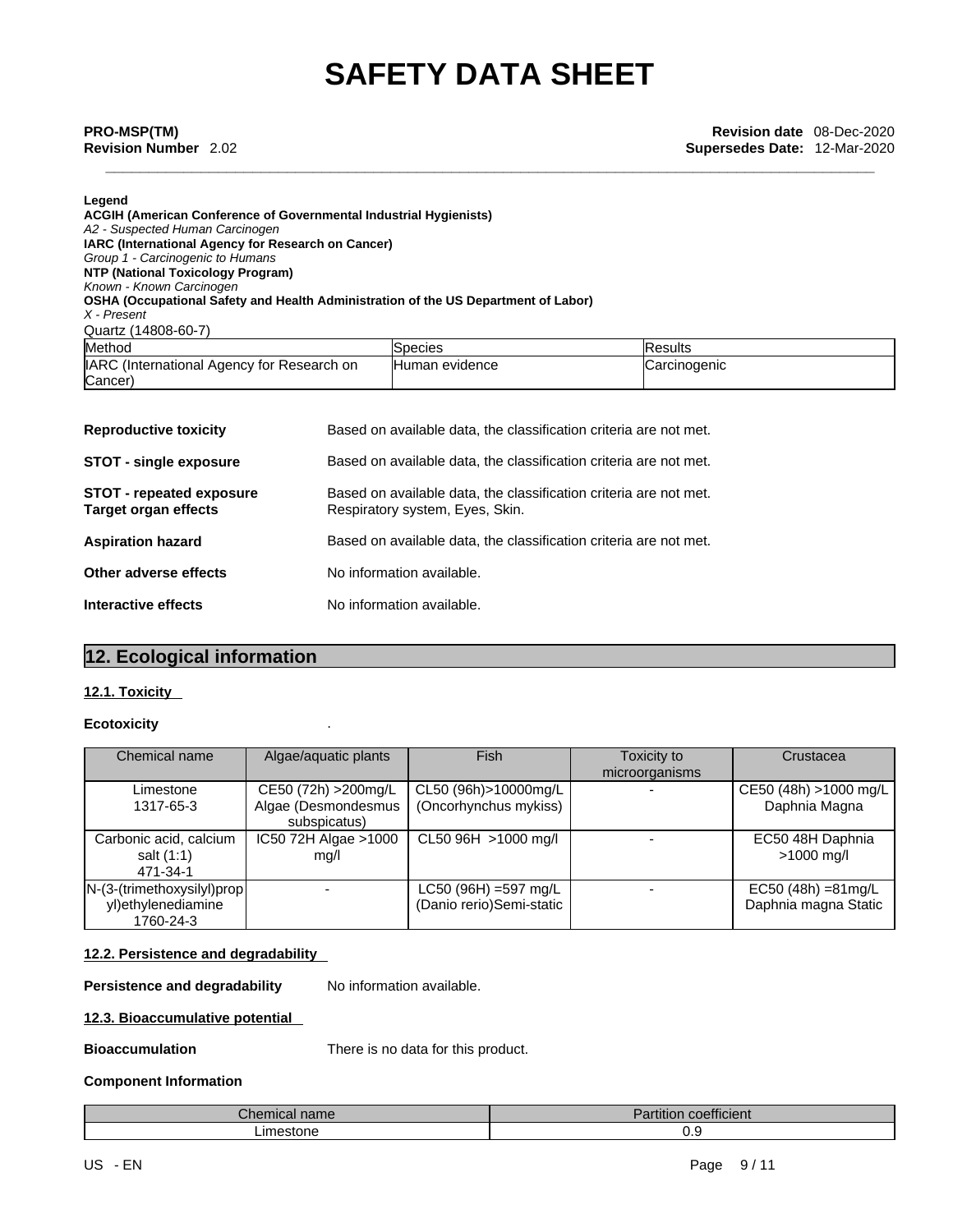|                                                           | 1317-65-3 |        |
|-----------------------------------------------------------|-----------|--------|
| N-(3-(trimethoxysilyl)propyl)ethylenediamine<br>1760-24-3 |           | $-0.3$ |
| 12.4. Mobility in soil                                    |           |        |
| No information available.<br><b>Mobility</b>              |           |        |
| Other adverse effects                                     |           |        |
| No information available.<br>Other adverse effects        |           |        |
|                                                           |           |        |

| 13.1. Waste treatment methods          |                                                                                                                                                                                                                                                |  |  |  |
|----------------------------------------|------------------------------------------------------------------------------------------------------------------------------------------------------------------------------------------------------------------------------------------------|--|--|--|
| Waste from residues/unused<br>products | It is the responsibility of the waste generator to determine the toxicity and physical<br>properties of the material generated to determine the proper waste identification and<br>disposal methods in compliance with applicable regulations. |  |  |  |
| Contaminated packaging                 | Dispose of in accordance with federal, state and local regulations.                                                                                                                                                                            |  |  |  |

| 14. Transport information |  |  |
|---------------------------|--|--|
|                           |  |  |
|                           |  |  |

**13. Disposal considerations** 

| <u>DOT</u>  | Not regulated |
|-------------|---------------|
| <b>IATA</b> | Not regulated |
| <b>IMDG</b> | Not regulated |

## **15. Regulatory information**

### **International Inventories**

| lTSC/      | <b>istec</b> |
|------------|--------------|
| <b>DSL</b> | <b>istec</b> |

**Legend:**

**TSCA** - United States Toxic Substances Control Act Section 8(b) Inventory

**DSL** - Canadian Domestic Substances List

**Listed** - The components of this product are either listed or exempt from listing on inventory.

**Not Listed** - One or more components of this product are not listed on inventory.

### **US Federal Regulations**

### **SARA 313**

Section 313 of Title III of the Superfund Amendments and Reauthorization Act of 1986 (SARA). This product does not contain any chemicals which are subject to the reporting requirements of the Act and Title 40 of the Code of Federal Regulations, Part 372.

### **SARA 311/312 Hazard Categories**

Should this product meet EPCRA 311/312 Tier reporting criteria at 40 CFR 370, refer to Section 2 of this SDS for appropriate classifications.